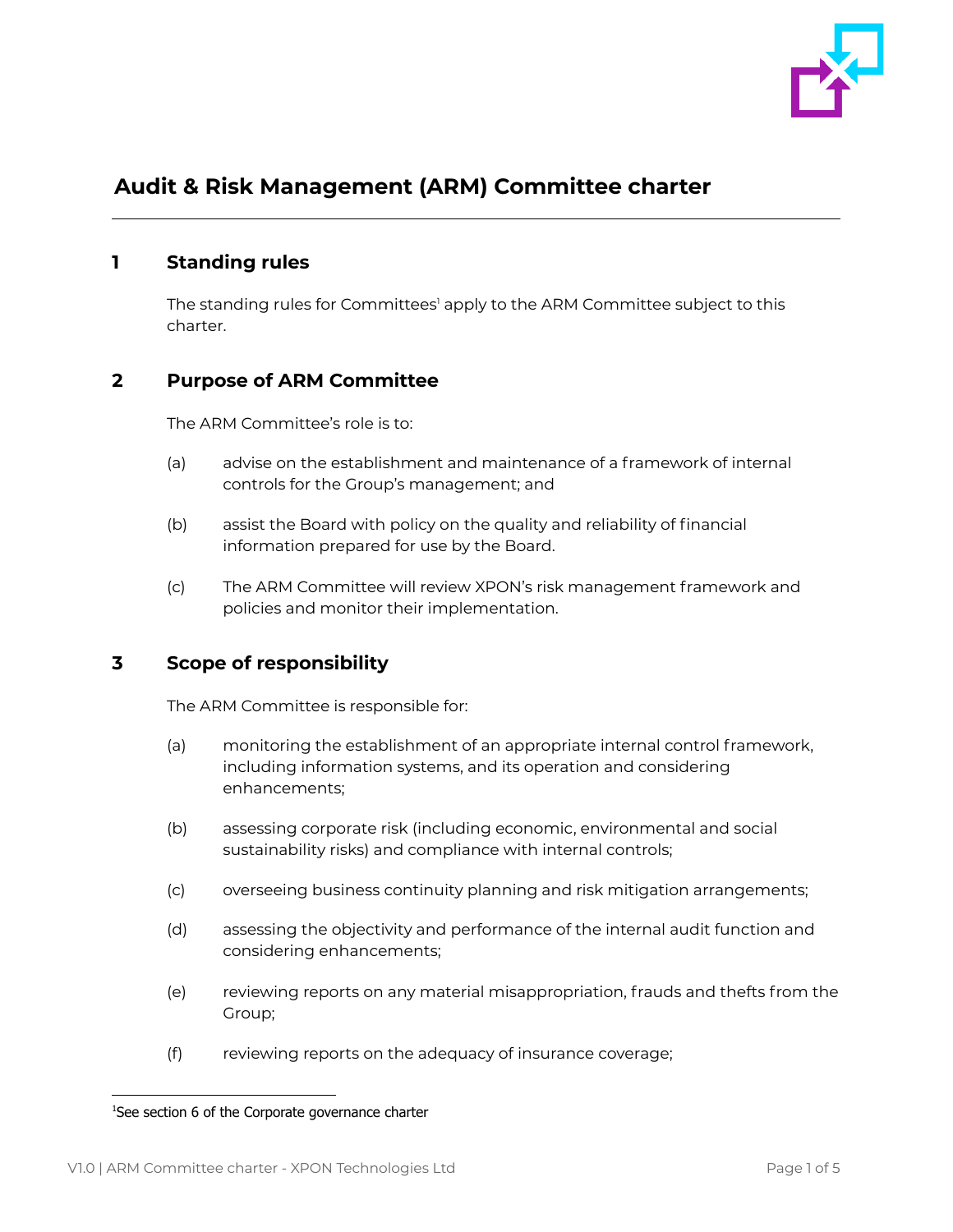

- (g) monitoring compliance with relevant legislative and regulatory requirements (including continuous disclosure obligations) and declarations by the Secretary about those requirements;
- (h) reviewing material transactions which are not a normal part of the Group's business;
- (i) reviewing the nomination, performance and independence of the external auditors, including recommendations to the Board for the appointment or removal of any external auditor and the rotation of the audit engagement partner;
- (j) liaising with the external auditors and monitoring the conduct, scope and adequacy of the annual external audit;
- (k) reviewing management processes supporting external reporting, including the appropriateness of the accounting judgments or choices made by management in preparing the financial reports and statements;
- (l) reviewing financial statements and other financial information distributed externally, including considering whether the financial statements reflect the understanding of the ARM Committee and otherwise provide a true and fair view of the financial position and performance of the Group;
- (m) preparing and recommending for approval by the Board the corporate governance statement for inclusion in the annual report or any other public document;
- (n) reviewing external audit reports and monitoring, if major deficiencies or breakdowns in controls or procedures have been identified, remedial action taken by management;
- (o) reviewing any proposal for the external auditor to provide non-audit services and whether it might compromise the independence of the external auditor; and
- (p) reviewing and monitoring compliance with the Code of Conduct.

#### **4 Powers**

4.1 The ARM Committee has an advisory role, to assist the Board with matters set out in paragraph 3 and does not have any power to commit the Board to any recommendation or decision made by it except: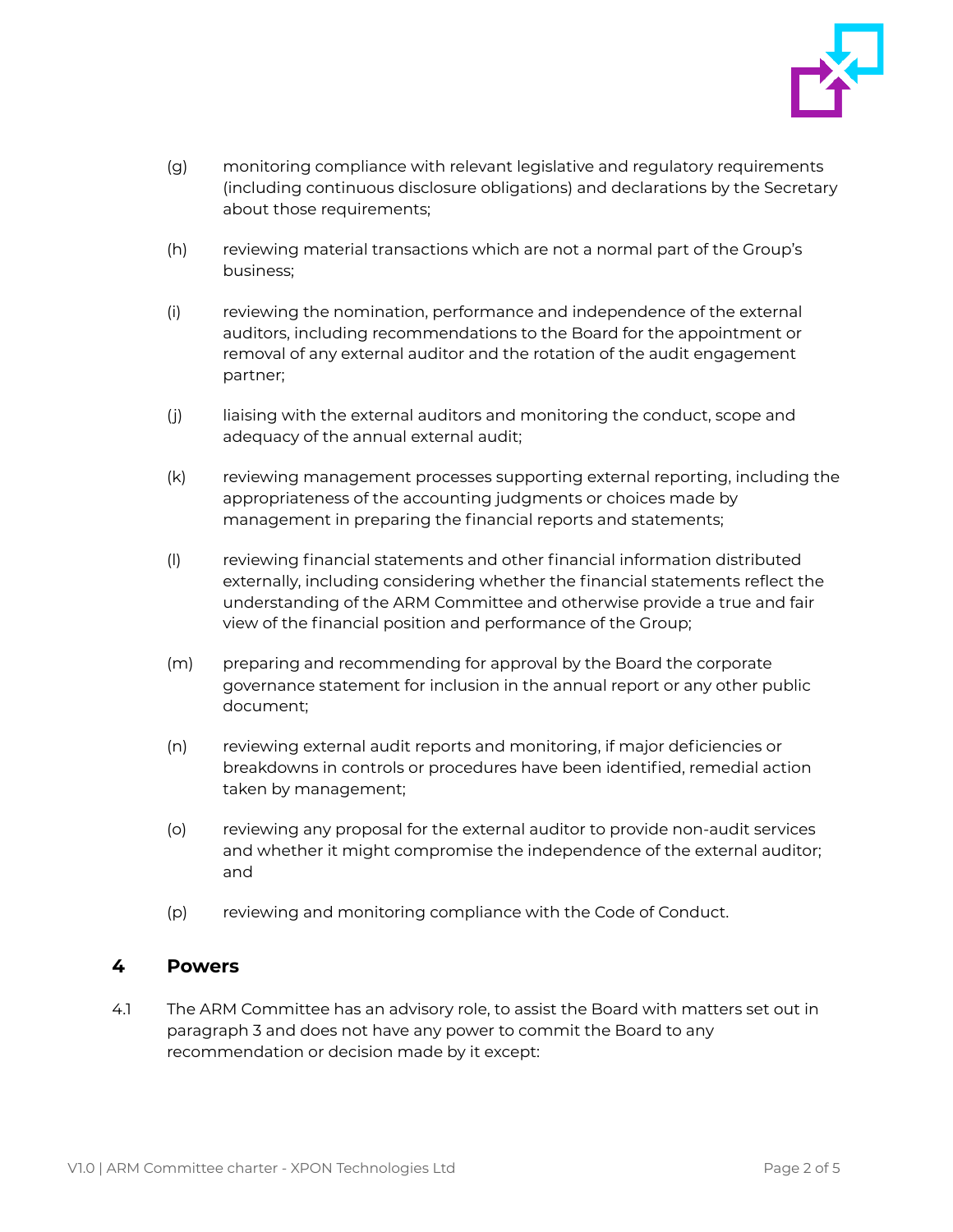

- (a) for matters relating to the appointment, oversight, remuneration and replacement of the external auditors; and
- (b) if and to the extent that (in other respects) it has express delegated authority from the Board.
- 4.2 The ARM Committee has unrestricted access to management and to internal audit personnel as well as to the external auditors (with or without management present) to carry out its function.

## **5 Risk reporting**

If the ARM Committee identifies a significant business risk, it should report that risk to the Board immediately following the relevant ARM Committee meeting.

## **6 Selection of auditors**

- 6.1 External auditors are selected according to criteria set by the ARM Committee which include:
	- (a) the lack of any current or past relationship with XPON or with any Senior Executive that could impair, or risk impairing, the independent external view they are required to take in relation to XPON and the Group;
	- (b) their general reputation for independence, probity and professional standing within the business community; and
	- (c) their knowledge of the industry in which XPON and the Group operate.
- 6.2 Employees of the external audit partner (including the partner or other principal with overall responsibility for the engagement), should be rotated periodically (at least every five years) to avoid any risk of impairing the independent external view that the external auditors are required to take in relation to XPON and the Group.

## **7 Audit planning**

- 7.1 The ARM Committee reviews the performance of the external auditors throughout the year.
- 7.2 During each year, the ARM Committee should meet with the external auditor to:
	- (a) discuss the external audit plan;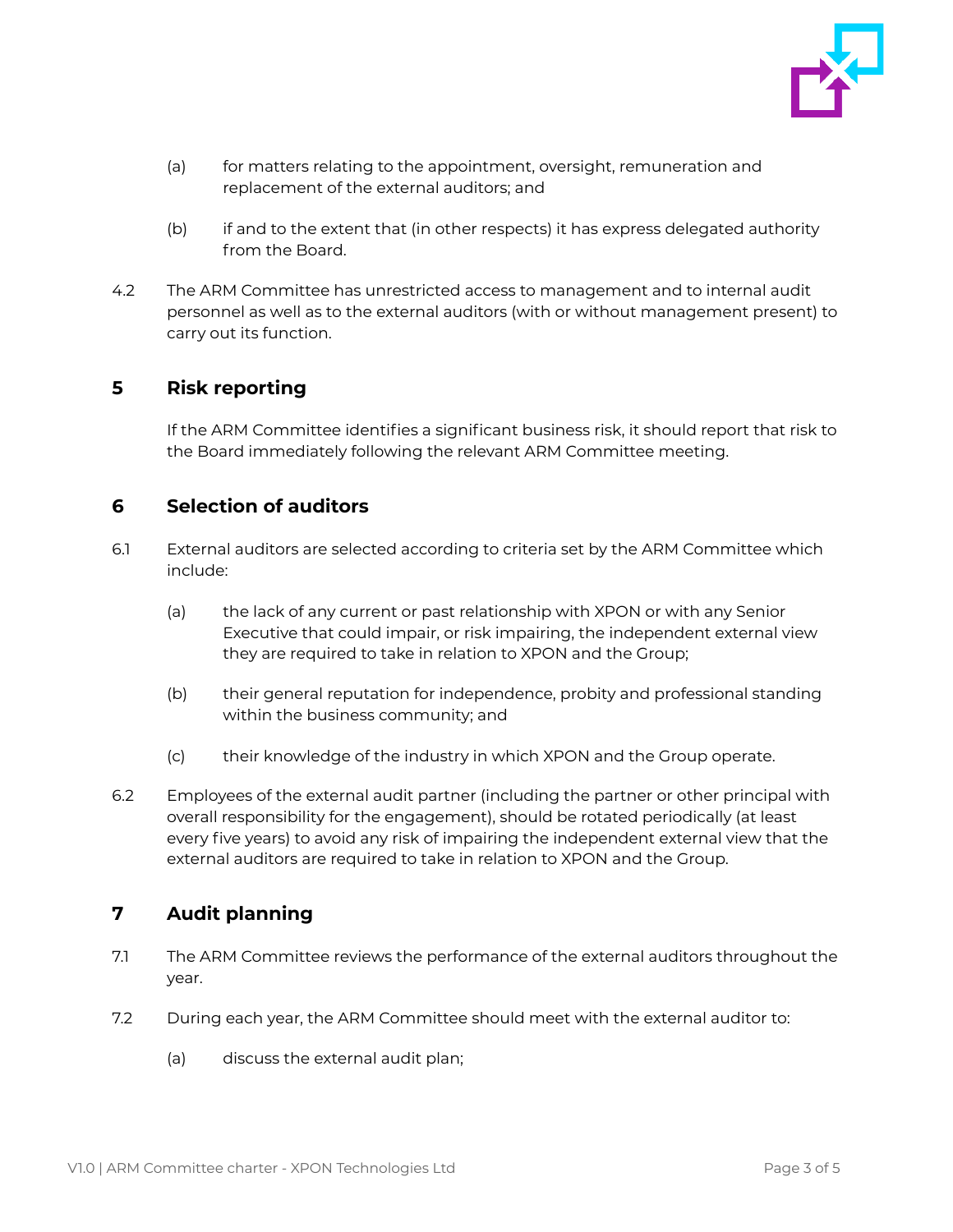

- (b) discuss any potential significant problems;
- (c) discuss the impact of proposed changes in accounting policies on the financial statements;
- (d) review the nature and impact of any changes in accounting policies adopted by the Group during the year; and
- (e) review the proposed audit fees.
- 7.3 Before the announcement of XPON's results the ARM Committee should meet with the external auditor to:
	- (a) review the pro-forma half-yearly and pro-forma preliminary final report before lodgement of those documents with ASX, and any significant adjustments required as a result of the audit;
	- (b) make the necessary recommendation to the Board for the approval of these documents;
	- (c) review the results and findings of the audit, the adequacy of accounting, financial and operating controls, and monitor the implementation of any recommendations made; and
	- (d) review the draft financial report and the audit report and make the necessary recommendation to the Board for the approval of the financial report.

## **8 Proceedings**

- 8.1 The ARM Committee will meet as often as it considers necessary.
- 8.2 The ARM Committee may invite other person it regards appropriate to attend and contribute to ARM Committee meetings.
- 8.3 A quorum for an ARM Committee meeting is two ARM members.
- 8.4 The ARM Committee must disclose at the end of each reporting period the number of times that it met during the period and the individual attendances of its members at those meetings.

#### **9 Minutes**

9.1 The ARM Committee must keep minutes of its meetings.